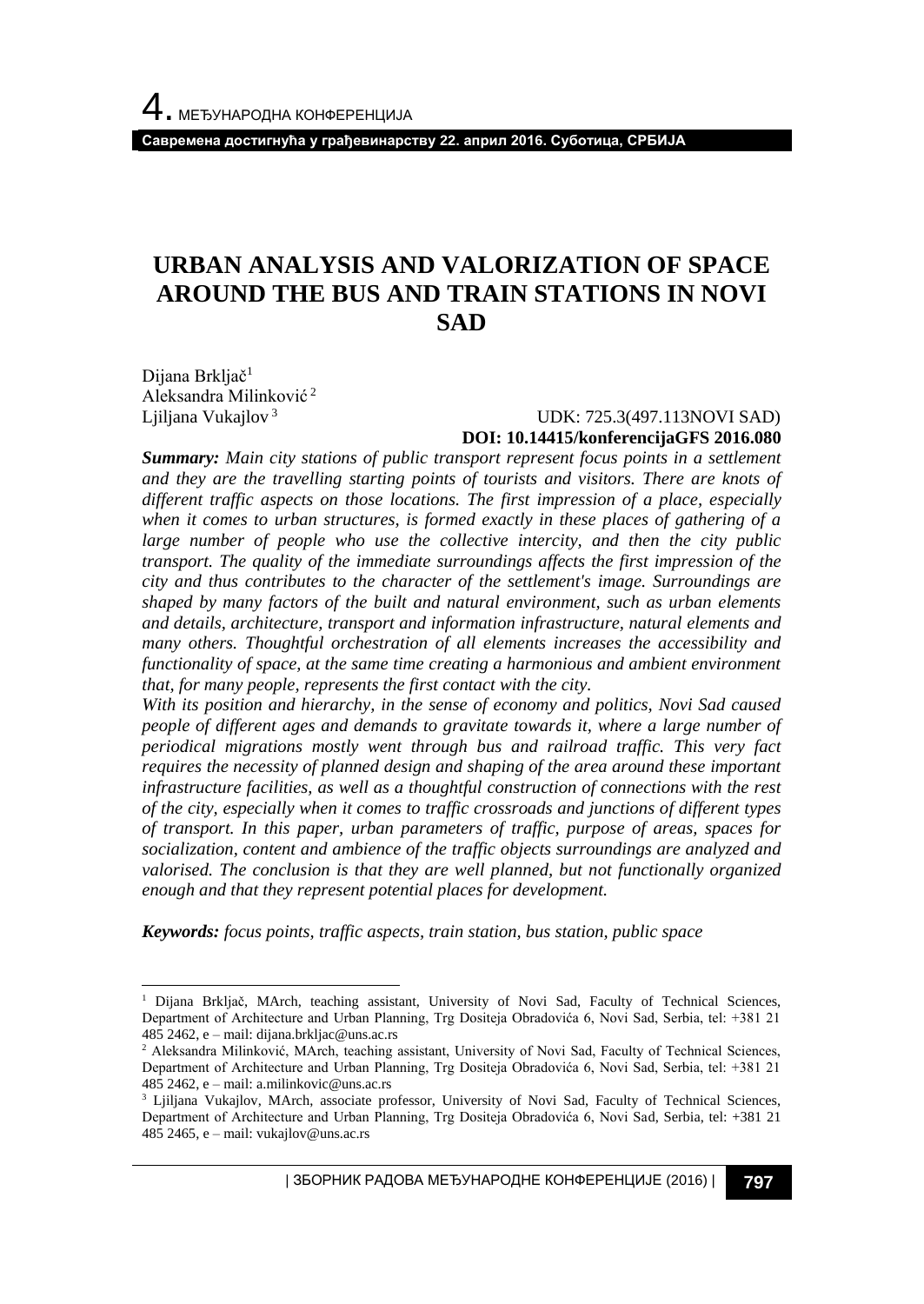### $4<sup>th</sup>$ INTERNATIONAL CONFERENCE

#### **Contemporary achievements in civil engineering 22. April 2016. Subotica, SERBIA**

#### **1. INTRODUCTION**

Overview of the city image usually begins with reading the urban matrix in which the main physical characteristics of a settlement are recognized. Network of streets, important intersections, public spaces, and dominant routes are only some of information that dictates the possibilities for development and ways of functioning of the city. The quality of life in an urban environment is very dependent on the ways in which traffic infrastructure is organized, and services which contribute to higher mobility of the citizens and accessibility of content. The position of the main traffic knots dictates the connection between the parts of the settlement, as well as simplicity of access to the city and finding one's way around in it.

The link between the city and other settlements and broader environment consists mainly of traffic infrastructure, which enables spatial communication and supports the transportation of passengers, goods and information to and from the city. The existence of a developed traffic routes network and necessary objects greatly influences the potential development of the settlement itself, because good organization of those contributes to both economic and social progress. The influences on political-economic and social-historical position of the city are types, branching and quality of the traffic network, as well as the position of the settlement in relation to them. For that reason, the position of the main elements, such as roads, railroads, stations and harbours is an influential factor of the urban environment development. The importance of identifying the impact which conditioned the current state is reflected in the fact that "in order to plan, we need to know what has happened in the past and feel what the future may require" [1]

The train station and the bus stations represent the main focus points of the passenger traffic in many cities. Their position in relation to the important areas of the city and the main routes, resourcefulness of information and the connection with other parts of the settlement is what dictates the simplicity of understanding and getting around and eases the complex process of moving through the urban matrix. Objects belonging to this typology are mostly recognizable by their architectural language, because a complex program and functional demands dictate the specific expression through form, dimensions and volumes of the object. Other than that, these complexes are often the first contact that a person has with an unfamiliar environment, and that is why around the word much attention is given to the materialization and visual effect.

#### **2. PUBLIC INTERCITY TRANSPORTATION STATIONS IN NOVI SAD**

The development of public transportation is one of the sign of development level and a step towards gaining the modern city status. The need for an important traffic infrastructure, which connects the settlement with other parts of the world, clearly points at the great number of various social and economic activities that make a life of a city. Dynamics that were achieved by creating a permanent bond and the possibility of constant fluctuation of people through the city influence the remarkably fast changes of the city landscape in today's world.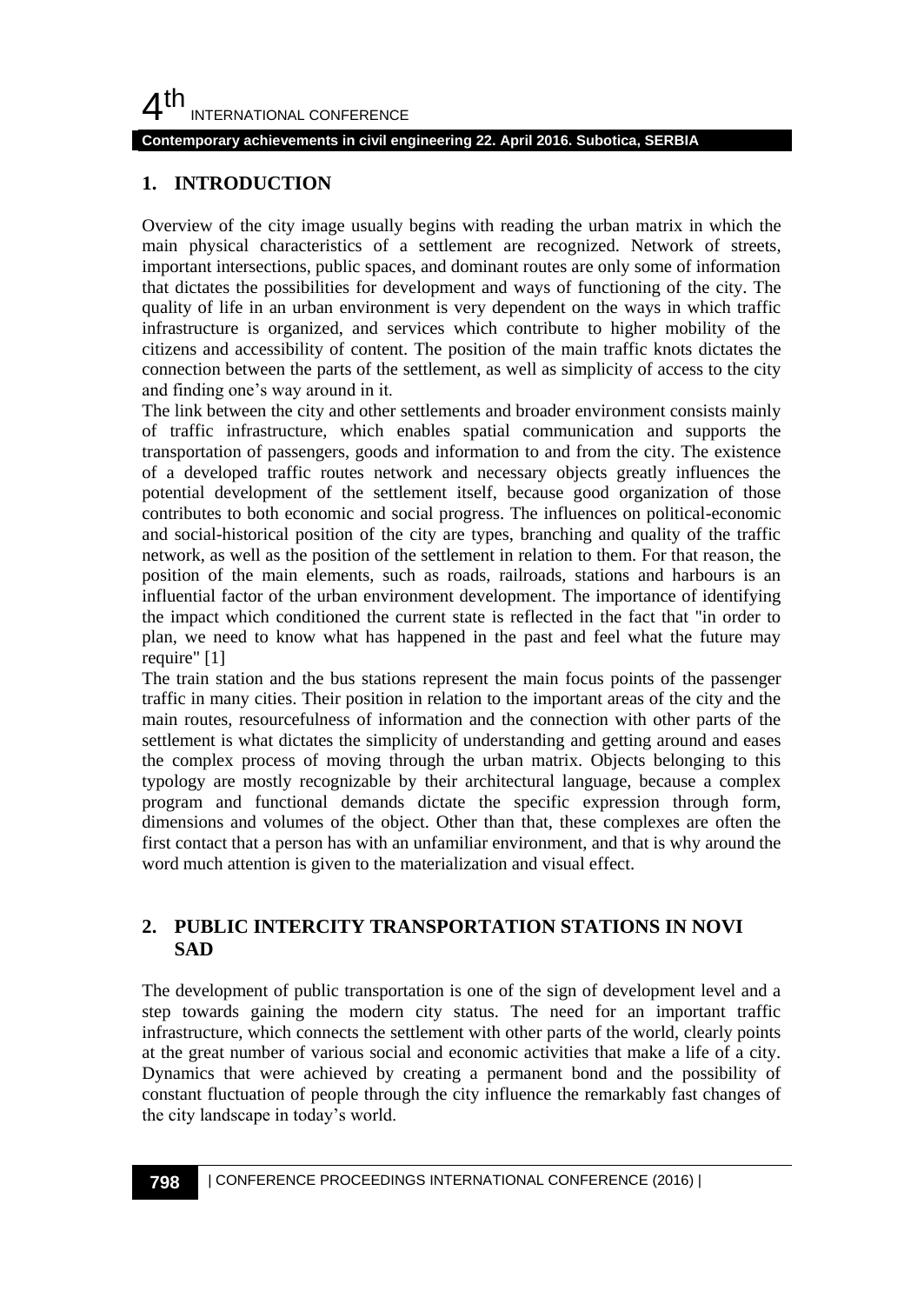# 4. МЕЂУНАРОДНА КОНФЕРЕНЦИЈА **Савремена достигнућа у грађевинарству 22. април 2016. Суботица, СРБИЈА**

The second half of the 20th century and expected prosperity caused new ways of approach to urbanisation, which began by intensifying if traffic, forming the traffic network and improving the connections with other parts of the country. During that period, today's bus station (Figure 1) and train station (Figure 2) were built in Novi Sad. After the construction, those object complexes are very modern buildings, adjusted to the importance of their function and they have become main orientation points of the city. Very consciously, their architecture and direct surroundings presented the image of a modern city. Over time, as the city landscape changed, the expression of shape and materialization of new objects in the direct surroundings removed the visual focus from these objects.



*Figure 1. The area of long-distance bus station in Novi Sad*

Because of their position on the two neighbouring lots, intercity train and bus stations in Novi Sad make a unique complex which encompasses complex functional processes and significant program at a city level. Mutual location supports the travelling options and a unique knot of all directions. Also, neighbouring objects of similar typology enable the unity of public space around them, increasing of surfaces and the possibility for various and quality solutions.



*Figure 2. View from the boulevards of Jasa Tomic on the area in front of the railway station in Novi Sad*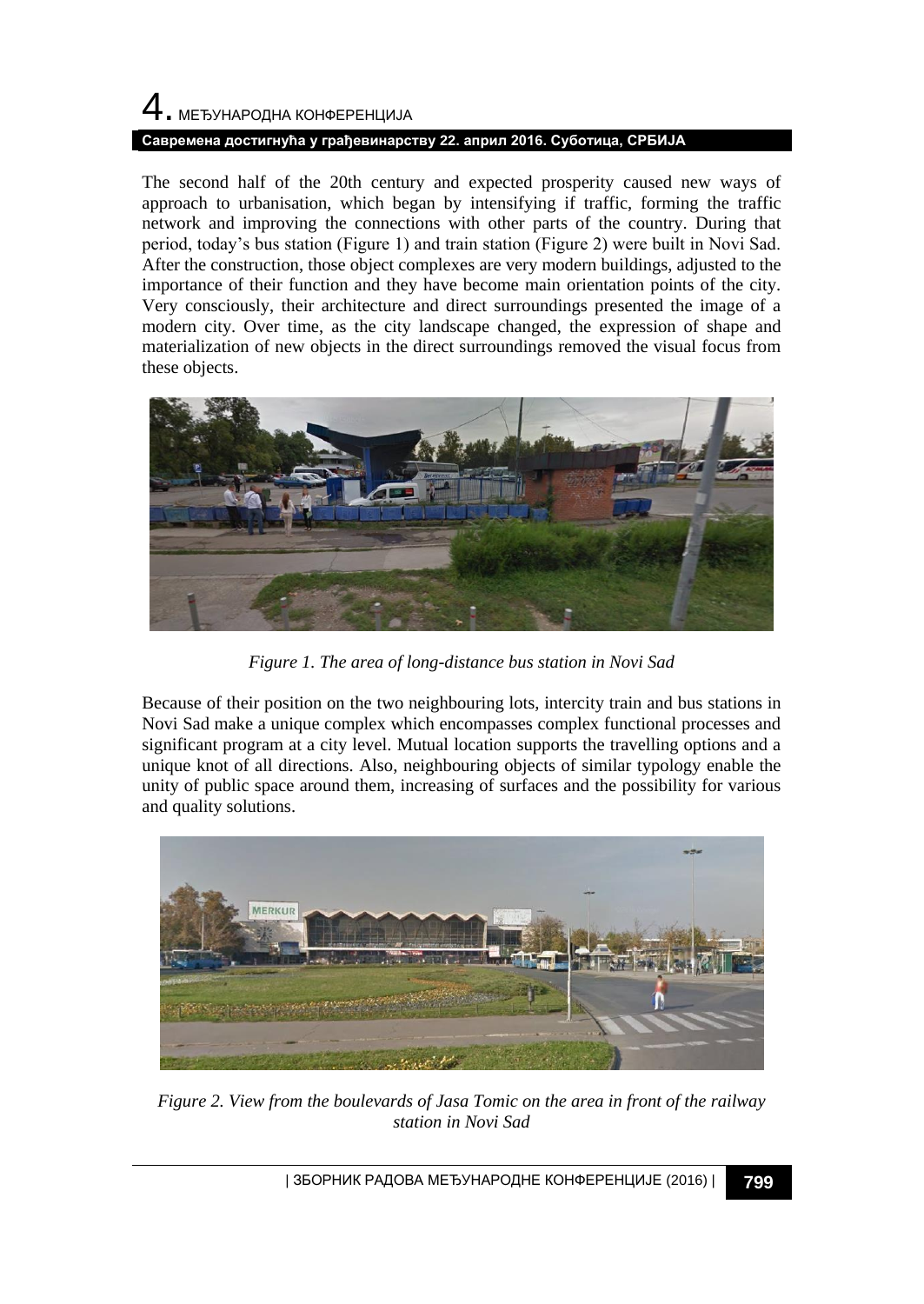#### $4<sup>th</sup>$ INTERNATIONAL CONFERENCE **Contemporary achievements in civil engineering 22. April 2016. Subotica, SERBIA**

Objects of passenger traffic and public space around them must be organized in such a way so they can be easily used by all potential users, regardless of their understanding abilities, age, interests, reason for arrivals/departures, etc. By analysing the structure and people's needs in specific, every day travelling situations, it is necessary to shape the space in such a way that the staying within stations complex is as pleasant as possible, and services to be as available as possible. The simplicity of getting around, as well as the ambience of space are important characteristics which contribute to the general quality of space.

## **3. URBAN QUALITY CRITERA OF THE SPACE AROUND INTERCITY TRAFFIC STATIONS**

The complexity of this traffic program commands that the construction structure of an object is followed by equally designed, equipped and interpretable open space. The complex nature, however, of most urban development requires the skills of, amongst others, the planner, architect, urban designer, landscape architect and traffic planner. [2] The direct surroundings of these complexes have to respond to a number of demands that the user might have upon the first contact with the city. In relation to that, the space around the object itself has to be carefully planned and designed so that it directs, explains, presents and creates an interest of other parts of the city with its contents and urban elements. The quality of direct surroundings organization, which represents the extension of the object and typology in public space, is an important functionality factor in the case of passenger traffic stations, and it helps the object to completely respond to its purpose. The existence of urban parameters commands that the open space is shaped according to the demands which satisfy the desired effects, and therefore the criteria is crucial for the analysis and valorisation of the urban environment.

From the urban perspective, there are several characteristics of space that have to be satisfied in order for the surroundings to be functional and adequately organized. Physical structure and all of its elements demand the planning implementation for the sake of shaping the ambient units suitable for people, passengers, visitors, and tourists to stay there. Open surfaces around traffic objects should respond to the needs of a great number of different users, who used them periodically, daily, or it is their first time there. For that reason, these places should be shaped so that their universal expression is easily interpreted for the majority of users, without losing the ambience and attraction.

Surfaces in these areas can be divided into three basic groups, traffic, free, and green surfaces. Each one of them contributes to the general effect that the public space has on its users and has to be organized based on a planned shaping of all of the factors. They contain different urban elements that influence the quality of space, its functionality and interpretability. Functionality of the entire space is of primary importance for finding one's way in that space. Traffic surfaces, including access points for motorized vehicles and pedestrians, parking spaces and public transportation stops have to be coordinated so that the objects themselves are easy to reach and the demands of the concept are fully complied. The travelling network at the places of frequent traffic and knots of this kind has to be clear and simple. Getting around certain space must not be interrupted by obstacles of any kind. Paths and routes should be equipped with signs that direct and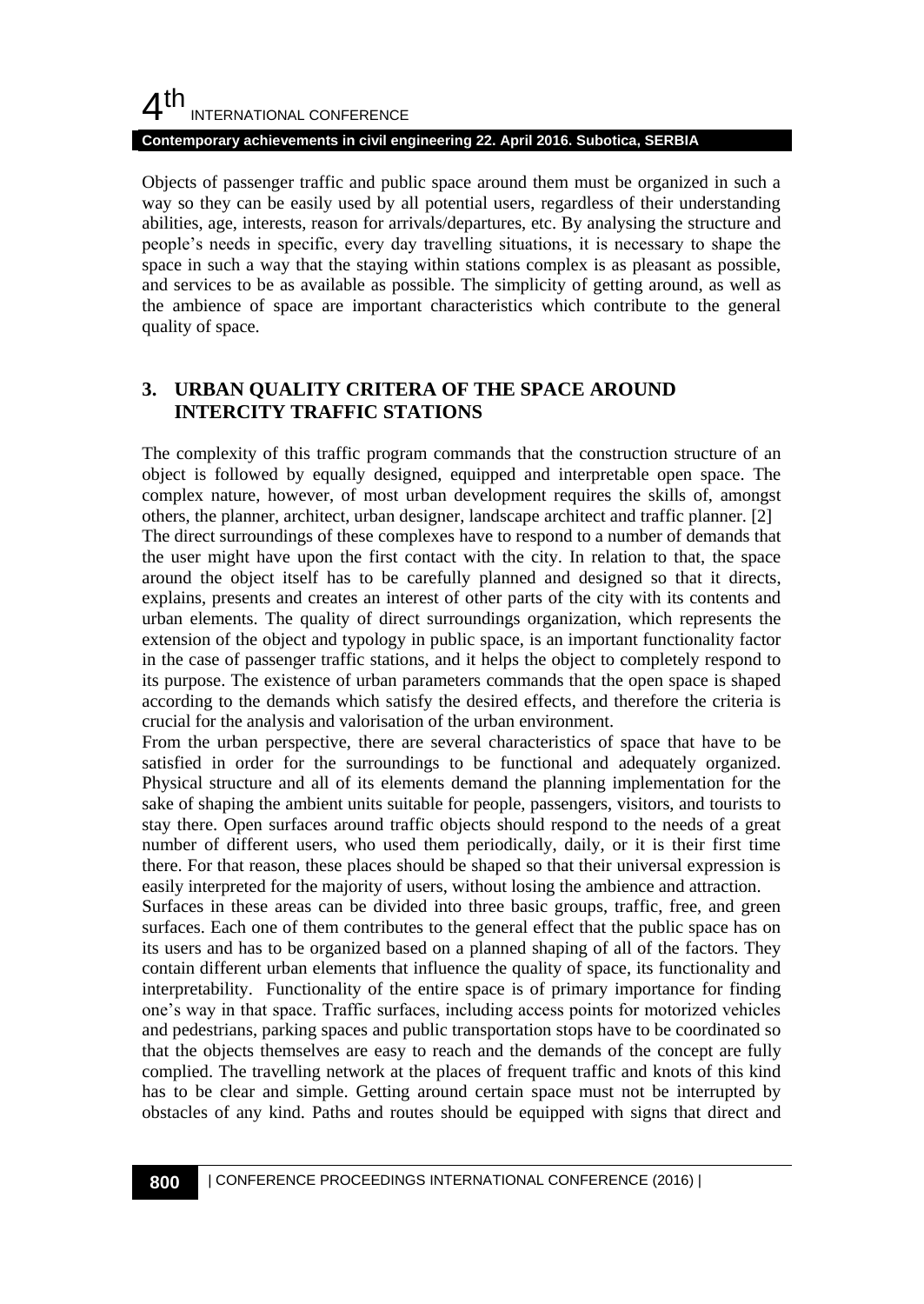# 4. МЕЂУНАРОДНА КОНФЕРЕНЦИЈА

#### **Савремена достигнућа у грађевинарству 22. април 2016. Суботица, СРБИЈА**

provide all necessary information which an arriving or departing passenger might need. Safety is an important factor, not only while many users move, but also when they stay in a certain space. That is why it is necessary to additionally mark and light all places of intersection of different traffic aspects, as well as those were people make a stop.

Materialization of every spatial element is carefully designed in accordance with functionality, and also in order to contribute to the ambience of space and pleasant staying inside it. Traffic directions demand planning of effects of different climate conditions and options for moving of every potential user, as well as any additional directing and informing. Green surfaces with a vegetative variety enable the achievement of positive microclimate conditions, aesthetical and ecological qualities of spaces and visions. Free surfaces should encourage variety, recognisability and attraction of spaces and traffic contents.

Urban details should be implemented in every segment, according to functional demands in a certain number that satisfies human needs. The existence of appropriate fitting influences the possibilities of temporary staying, rest, refreshment, informing and socialization in this specific environment. Type, number, materialization, position, as well as shape, design and texture, give the possibility of variation and effective organization, which gives a special identity to the space.

Contents available to passengers influence the pleasure of travelling and improve the quality of services that the traffic program offers. Modern society formed a general demand for multi-functionality of all typologies, because the lifestyle forced the need for the speed of providing services, the accessibility of contents and general commodity in everyday activities. For that reason, contents that should respond to primary and default demands of the usage of these spaces, such as buying tickets, taking care of luggage, buying food and drink, are directed towards a spectrum of additional options, such as Internet access and other informative systems, different types of catering contents, entertainment, etc. "Inclusive urban design recognises that successful neighbourhoods are those where the design of buildings, streets and spaces based on the needs of all users at the human rather than vehicular scale." [3]

## **4. VALORISATION OF SPACE AROUND THE BUS AND THE TRAIN STATION IN NOVI SAD**

The analysed space towards Boulevard Jaše Tomića represents the extension of traffic objects program and as such they should satisfy the demands described in the previous chapter. Unfortunately, objects themselves, as well as their public space are in the phase that demands certain interventions and restoration in order to contribute to the quality of city's appearance. The fact that there is an adequate infrastructure, as well as the solved problems of the connection with other parts of the city, transformation of public surfaces and spaces means that more attention should be directed towards micro-spaces and urban details that would improve this place.

Traffic surfaces demand reorganization for the sake of safer and more efficient moving and access to traffic objects, the train and bus stations. This is evident from the fact that there is no adequate parking lot in the direct vicinity of the bus station, with the exception of the parking lot for the employed. Passenger vehicles have to park on the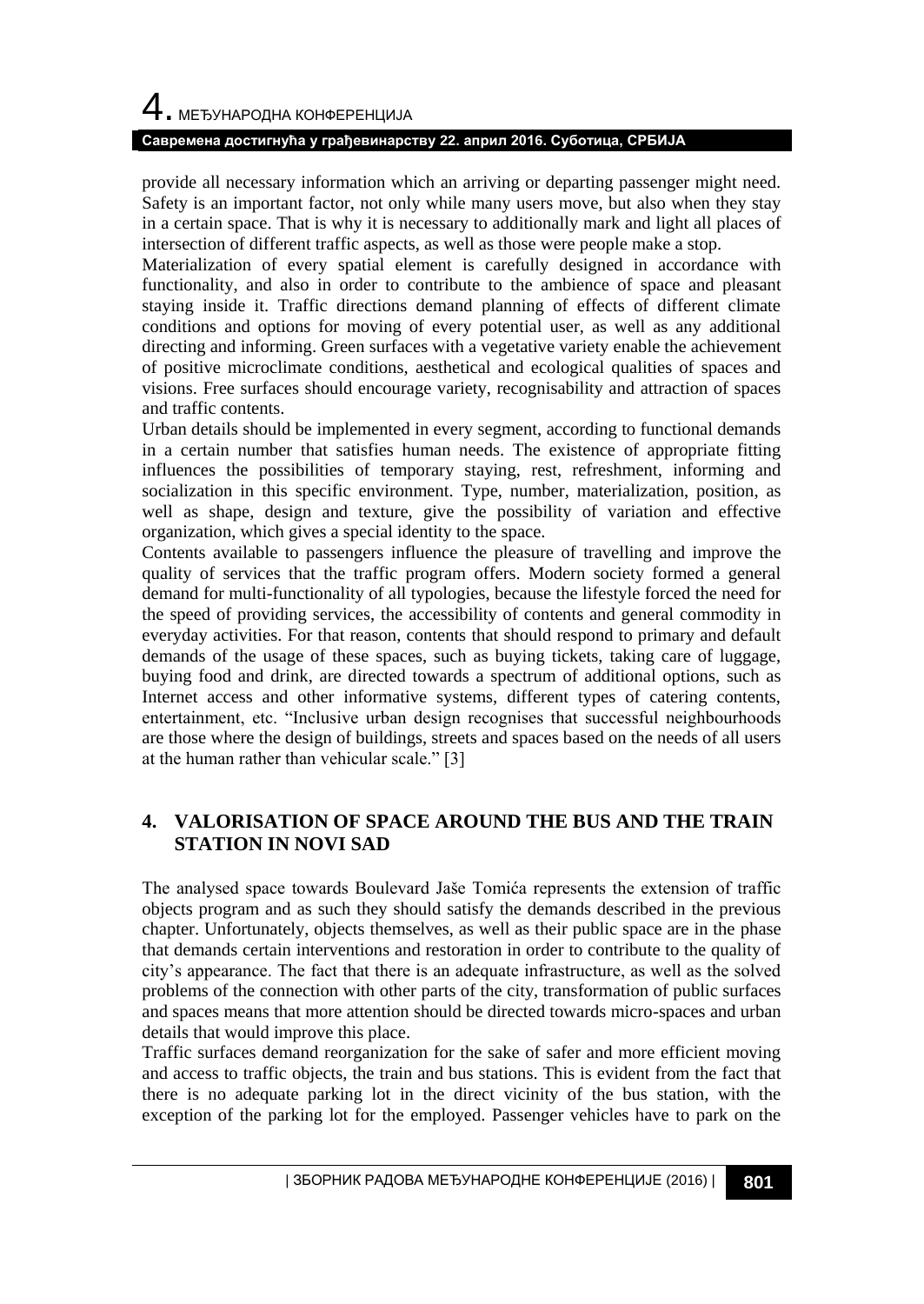# $4<sup>th</sup>$ INTERNATIONAL CONFERENCE

#### **Contemporary achievements in civil engineering 22. April 2016. Subotica, SERBIA**

space on the opposite side of the complex, next to the train station, or within residential space of the building on the opposite side of Boulevard Jaša Tomić. This situation makes it difficult for luggage transportation and lessens the comfort of travelling. Also, there is no adequate taxi stop, which significantly endangers traffic safety. Pedestrian access to the bus station from the boulevard, where all types of public and passenger traffic make a stop, is possible exclusively over the surface intended for motorized vehicle traffic. This is conditioned by the original orientation of the main station entrance and former way of functioning. However, the current situation demands interventions when it comes to access points to the complex, because the most frequent directions of approaches to the station have changed. Having in mind aforementioned location of public parking lot and the possibility of taxis making a stop, the train station has a more favourable content, as well as safer and more accessible main entrance for passengers.

Green surfaces in the analysed zone should be refreshed in order to improve the microclimate conditions and lessen the pollution from exhaust fumes of highly frequent traffic. By adding tall plants would lead to creation of shadowy spaces, which are pleasant for people to be there and which provide protection from too much sun or wind. On the other hand, ground plants would lessen the effects of pollution. Although they contribute to the aesthetics and attractiveness of space, flower rows in front of the train station are also an obstacle for accessing the main entrance. Lack of rows of trees makes the existing pedestrian route very unpleasant during periods of high weather temperatures. Train Station Park, which leans onto to the bus station, has great potential for spatial organization. With adequate planning, the part of the park which is the closest to the station could become a pleasant waiting room out in the open.

It is necessary to restore and additionally enrich the urban fitting that exist in this space. That way, the need for benches, eaves, tap, light, information and other spatial details that a great number of passengers have can be satisfied. As it was mentioned before, the content of space is one of the most important factors of its quality and attractiveness. Organization of open surfaces around intercity train and bus stations in Novi Sad means modernizing them and adding new service contents that originate from needs, demands and desires of a modern person.

#### **5. CONCLUSIONS**

"Since we cannot escape the fact that cities are the imprint of society in space" [4] successfully shaping the urban environment will be accompanied by a prominent image of the community. The quality of direct surroundings of a traffic object has an influence on the first impression about the city, and thus, it contributes to the character of the settlement image. The surroundings are shaped by many factors of construction and natural environment, such as urban elements, architecture, traffic and informational infrastructure, vegetation, etc. It is the fact that commands that the planned shaping and space organization are necessary around these important infrastructural objects, as well as planned forming of connections with other parts of the settlement.

Novi Sad takes a significant place among the network of cities in Serbia and goes for the increasing of its significance in relation to the cities of Europe. That kind of attitude demands a presentation of the city at a high level. For this to happen, the first impression that the visitors have about the city is extremely important. This impression is made at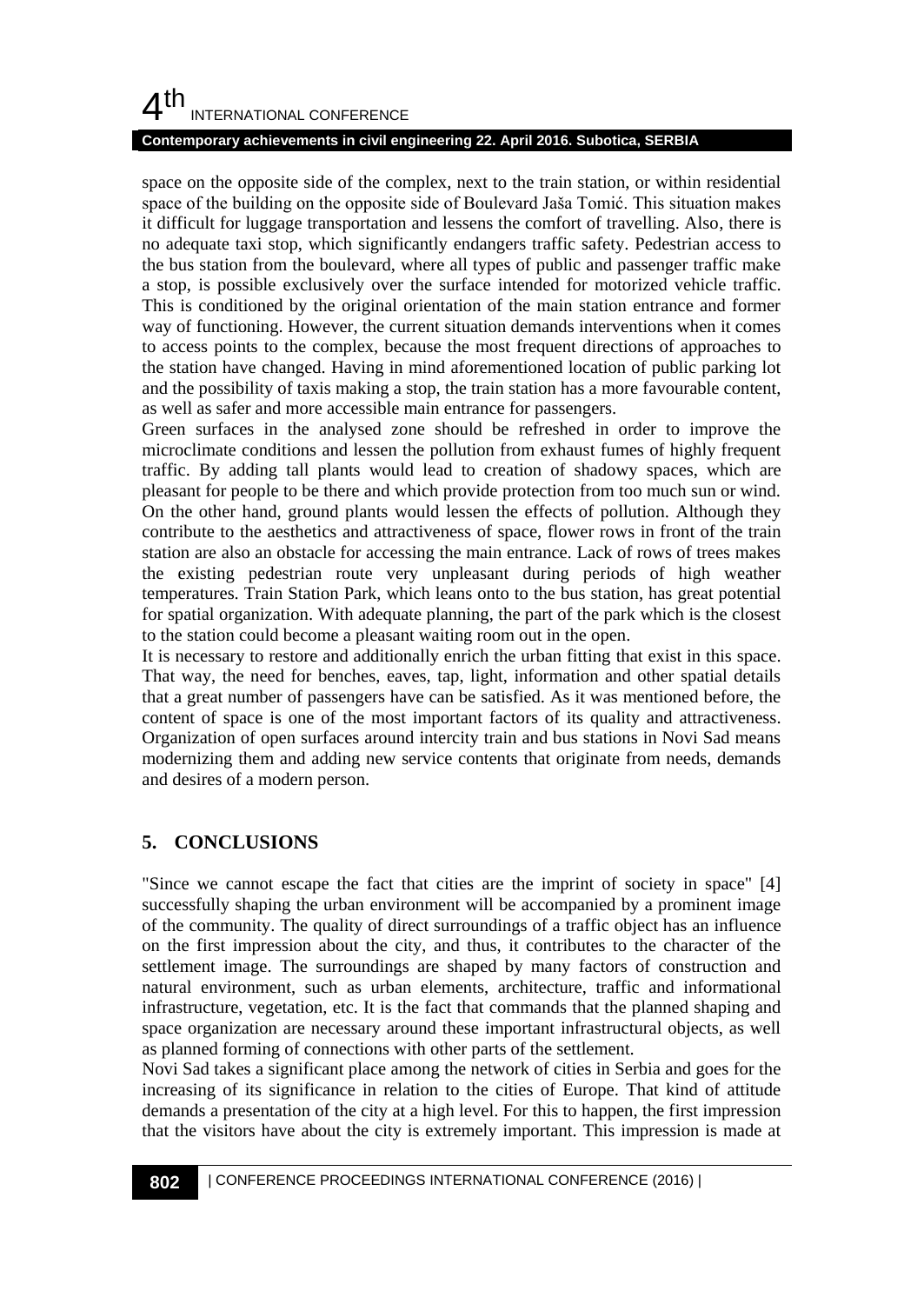#### **Савремена достигнућа у грађевинарству 22. април 2016. Суботица, СРБИЈА**

the space in front of the bus and train stations. As a city that is the regional, university, and cultural centre which creates its image with the desire to attract as much as tourists and business people as possible, Novi Sad should shape its public spaces in a way that looks up to the practical examples of other quality urban environments.

The analysis of traffic station complex in Novi Sad showed that it has a great potential for forming a representative transformation of high quality, as well as for many possibilities for transformation by which such quality could be achieved. This area also needs well planned interventions on a micro level, on smaller surfaces and urban details, contents and programs that would improve its functioning. The analysis encompassed the primary lacks of space, which should be further researched. It is also necessary to establish the specific parameters and define the schedule of transformations, which would contribute the continuing improvement of this public space by interventions in phases.

#### **ACKNOWLEDGEMENTS**

The paper was done within the project "Optimization of architectural and urban planning and design in function of sustainable development in Serbia" (TR36042), funded by the Ministry of Education and Science, Republic of Serbia.

#### **REFERENCES**

- [1] Giedion, S.: *Prostor, vreme i arhitektura,* Građevinska knjiga, Beograd, **2012**., p.17.
- [2] Moughtin, C.: *Urban Design. Street and Square.* Elsevier Science. Oxford, **2003**., p. 3.
- [3] Burton, E., Mitchell, L.: *Inclusive Urban Design. Streets for living*. Elsevier Science, Oxford, **2006**., p. 95.
- [4] Pušić, LJ.: *Grad bez lica.* Mediterran Publishing, Novi Sad, **2009**., p. 165.

# **УРБАНИСТИЧКА АНАЛИЗА ПРОСТОРА АУТОБУСКЕ И ЖЕЛЕЗНИЧКЕ СТАНИЦЕ У НОВОМ САДУ**

*Резиме: Главне градске станице јавног превоза представљају веома значајне жижне тачке у насељу и свакако су почетна тачка кретања свих туриста и посетилаца. На тим локацијама налазе се главна чворишта различитих видова саобраћаја који се у граду одвијају. Први утисак о насељу, посебно када је реч о урбаним структурама, стиче се управо на овим местима концентрације великог броја људи који користе колективни, међумесни, а затим и градски саобраћај. Квалитет непосредног окружења, утиче на први утисак о граду и тиме доприноси карактеру слике насеља. Окружење обликују многи фактори грађене и*